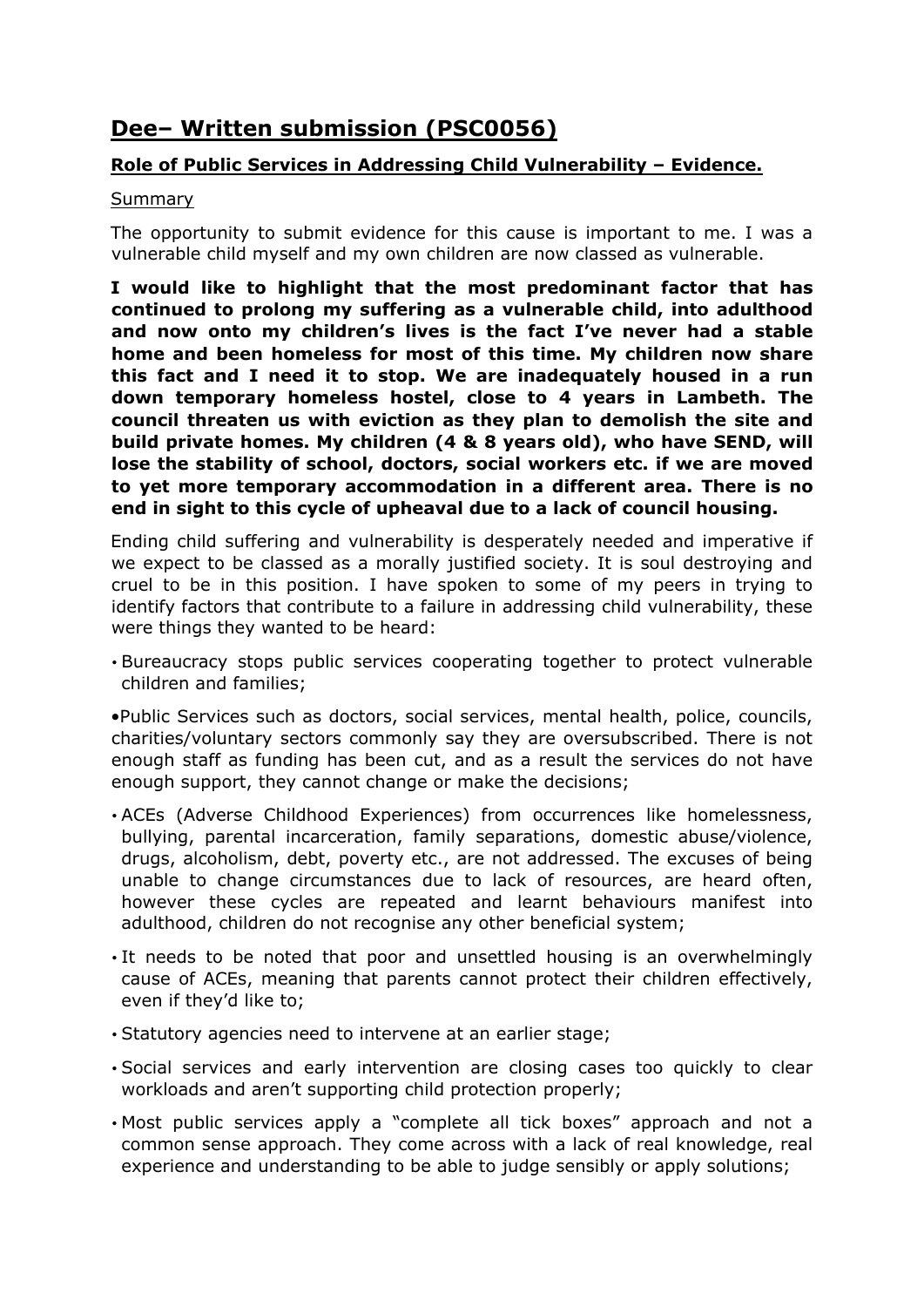- Lessons are not learnt. Public services have repeated interactions with families and cases are reopened frequently Caregivers can evidence short term improvements to "tick boxes" and then fall back into destructive patterns. Ultimately, for children there is no stability and they are the ones left to suffer the negative effects;
- There should be more outreach and intervention there is an issue with forcing service involvement unnecessarily, but it needs to be overridden for the sake of the child/children;
- Public services need to foster positive and trustful relationships with families and children, to be able to support them effectively;
- You cannot penalise or judge families and individuals who have never had positive stable input in their own lives and expect them to pass it onto their children. If they have never learnt positive structure, can demonstrate alternative ways of dealing with challenging periods, have positive coping techniques, struggle with weak willpower or mental health difficulties, then you need to support them intensively with long term mental health programmes and/or parenting classes.
- Many children are having neurodivergent diagnoses in adult life, ADHD, ASD, Dyslexia, Dyspraxia etc. Why is this happening and where is the duty of care with schools? Are there too many children in the classes to pick these issues up and why is there no consideration for the suffering a child goes through awaiting 'discovery'? and
- Do different cultures affect children being diagnosed? Are there language barriers? Are parents who do not invest in their child's development being picked up? Is there institutional racism affecting the ability for parents to address/invest in their child's development?
- Children centres & youth services are important and required to deliver community support and further individual development opportunities.

### 1. How is child vulnerability best defined?

All children are vulnerable.

The children who need immediate protection are:

- neglected by their caregivers or society. They have not been raised or nurtured with a positive sense of wellbeing, responsibility or preparation for the world ahead and their basic needs are not attended to;
- they are forced into a role of caring and responsibility way before their time; and
- exploited because of their limitations in behavioural, cognitive and physical development.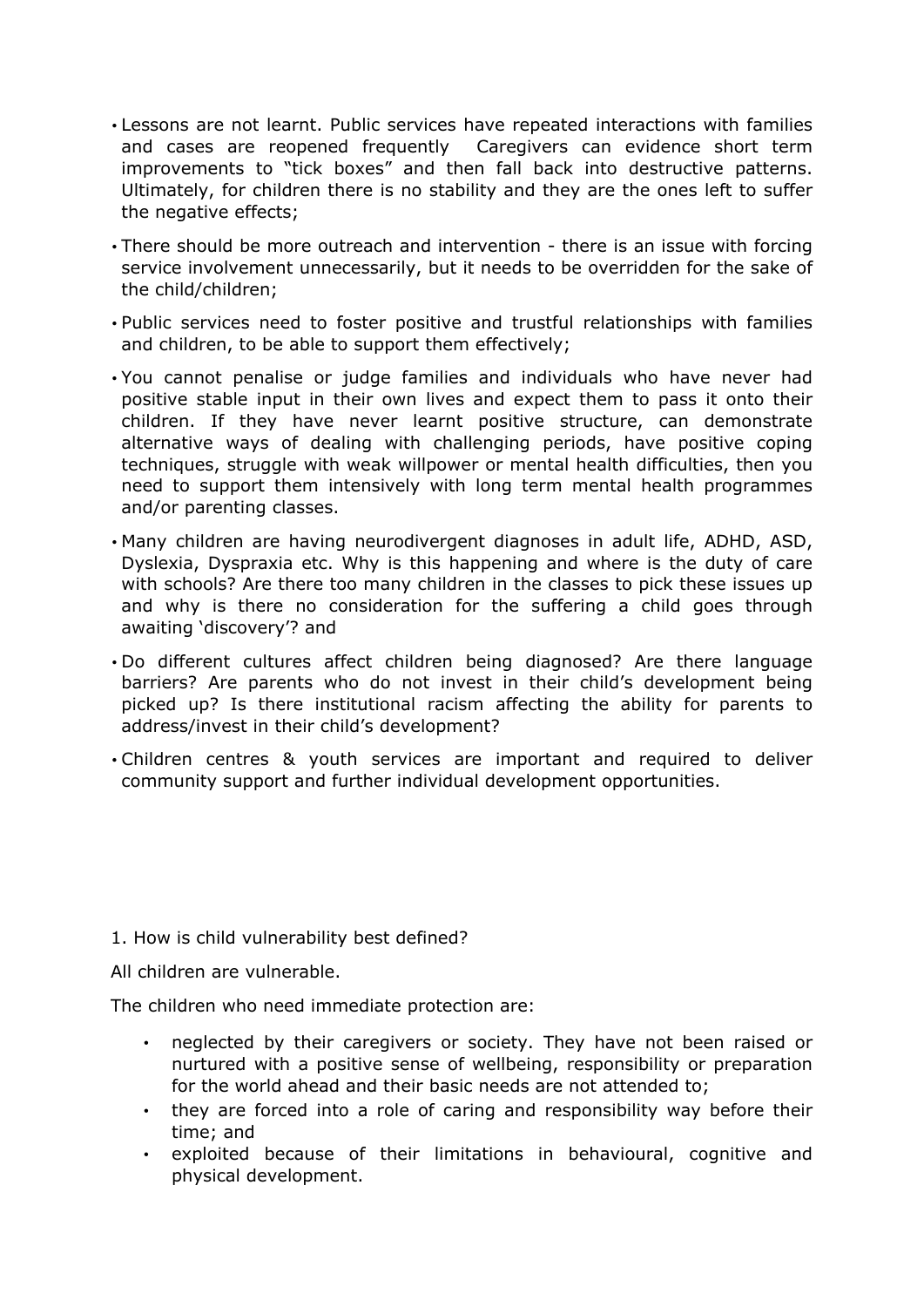This can be apparent regardless of socioeconomic status yet it will commonly be found that children associated with factors like low income background, single parent households, ethnic minorities or disabilities are disproportionately affected. There is little recompense awarded or recuperated in later years to reduce the effects.

I was a vulnerable child. A girl, born to migrant parents: with different cultures, religious backgrounds; brown skin; and a working class background. Key factors that exacerbated my vulnerability at home were: alcohol and substance abuse, domestic violence, physical abuse, mental abuse, and sexual abuse.

Publicly, my home environment was not a particularly troubled broken one, apart from having a parent in prison when I was first born and later in my teenage years I was under social services care.

Social services neglected me and I became lost in the system, conveniently forgotten and left as prey to vultures which understandably had devastating consequences to my life and mental health.

So be aware of missing children like me as they will forever be a burden to the state through a broken life unless they turn up dead.

Societal elements of the time which are still rife today, like institutional racism, sexism, and poverty played a part in instigating these issues in the home but so did a lack of education – especially around child development. There was/is a lack of understanding and an ignorance around the impact, by individuals and the state.

I was a vulnerable child who grew into a vulnerable adult because my needs weren't addressed when I was young. My debilitating poor mental health was exacerbated as opposed to eased. The corporate parent failed to protect me and provide me with safety security and consistency. It had no conscience to save me from the negative effects of where I had come from, of not having the love and care of a real parent or the want to invest in my life, instead the state ended up exposing me to all the bad things life had to offer.

I know what it is to be a vulnerable child as I was one. My children have now fallen into this category no matter how hard I have tried to avoid it. By the very nature of my long term homelessness, poor mental health and the low socioeconomic bracket we have remained in, and will struggle to get out of. We are surrounded by vulnerable children who come from similar environmental factors and who are stuck within a world only we get to experience.

2. How well do public services address underlying causes of child vulnerability within families, such as domestic abuse, mental ill health and addiction?

Services required for vulnerable children and families are only available in extreme circumstances. When public services intervene they do so with a lack of understanding, which results in unsuitable or insensitive behaviour. A lack of funding means opportunities are missed to support families holistically at the outset to prevent the requirement for extreme remedial action.

Often in these cases, follow up care is not offered or implemented to deal with the causes of the vulnerability for example: gambling, debt, poor learnt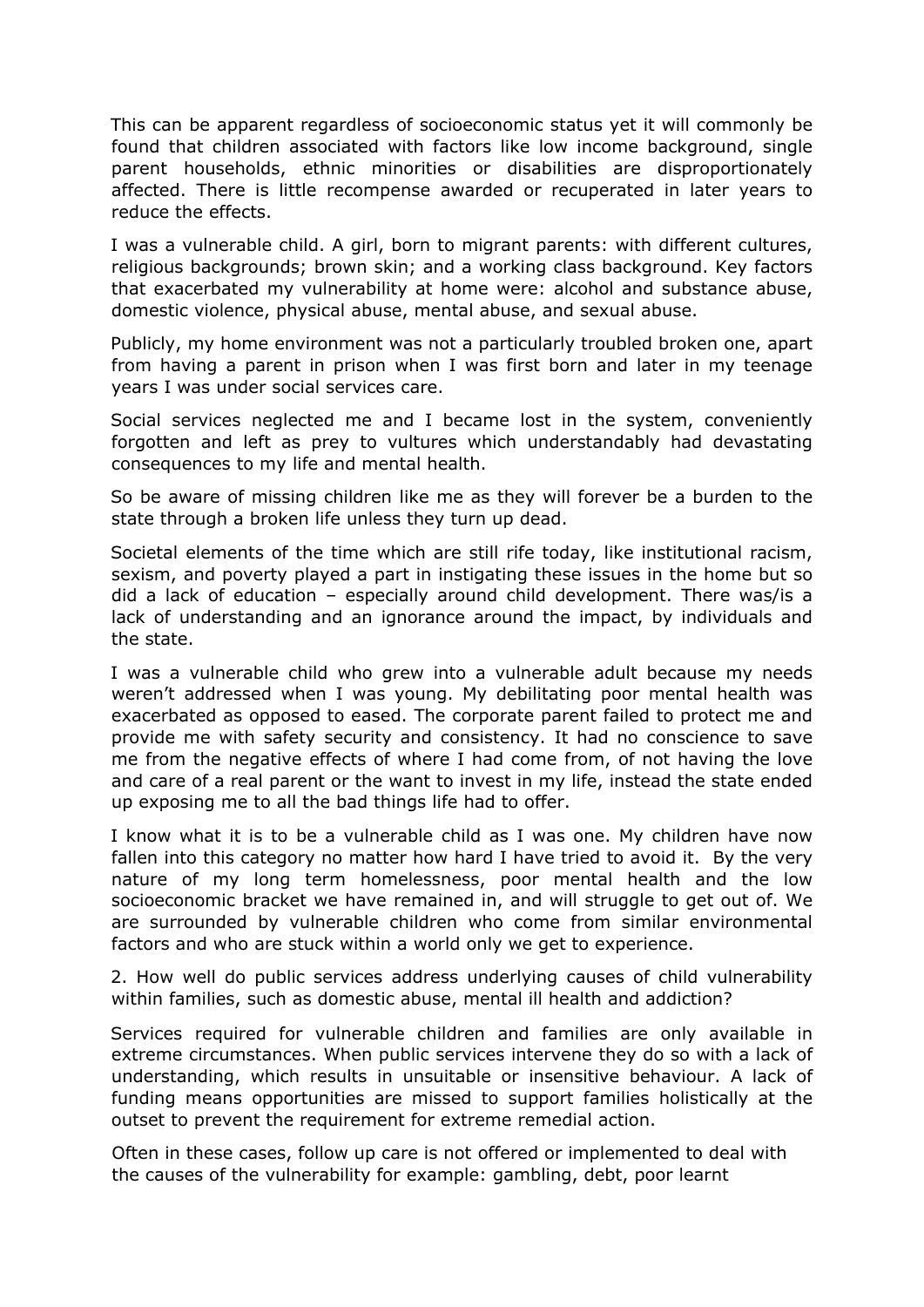behaviour, a lack of life skills or skills in raising children positively. There are no strategies to avoid further connection to those issues or programmes to help families rehabilitate or heal from the effects of these problems.

Programmes like DVIP (Domestic Violence Intervention Project) are hard to engage with. There is limited availability nationwide. Generally, only men are applicable and can be referred by social services, usually in extreme cases only and it is unlikely that many men would openly qualify. Police should be able to refer perpetrators to these types of services when call outs are made to them as they are likely to be on the front line with domestic violence. Police also deal with a lot of criminal behaviour linked with poor mental health, like aggressive confrontational types who may also benefit from monitoring of their relationships with their children.

Schools miss opportunities continually. They do not address the causes of repeated negative behaviours in bullying or disruptive children, controlling, isolated, tearful or sad children.

Children from many different socioeconomic backgrounds are neglected in their homes. There are middle class children whose parents have terrible mental health, take lots of medication, drink way too much alcohol and argue regularly. The only thing that saves some of these children is that money can hide their problems at home but they still cause terror to children they are around and grow their own set of disturbing mental health problems linked to behavioural or neurodivergent. These could be identified and diagnosed earlier by schools and health services but people who administer these services judge and they discriminate against the poor and non-typically educated. Ultimately all of these neglected children suffer and society does not protect them.

As a child in Bristol, social services were unable to engage with my family as they could not understand the cultural dynamic. This meant they were unable to keep a child, me, within my family, They didn't investigate the reasons why they were involved and assumed a contingency role given my teenage years of around 14-15. They lost engagement with my parents only dealing with one parent. They were left with a child they didn't know what to do with, so assumed minimum responsibility and record keeping. I was a child where a full protection order was not issued or sought after yet they were meant to be responsible for me until I was 18 years old. Bristol Social Services did not address my mental health, addiction or safety needs even though severe incidents happened that they were fully aware off. They did not care that they were a last resort after I had been:

- a long term runaway and had tried to kill myself and had very nearly been successful,
- kicked out of school for being violently aggressive,
- sexually groomed and abused as a minor, exploited by criminal gangs; and
- bullied and sexually harassed in my foster home.

Social services did not consider the financial pressure or implications they put me under from the age of 16 when they put me in an independence unit; to get a job even though I was nowhere near suitable or stable for a job and I had no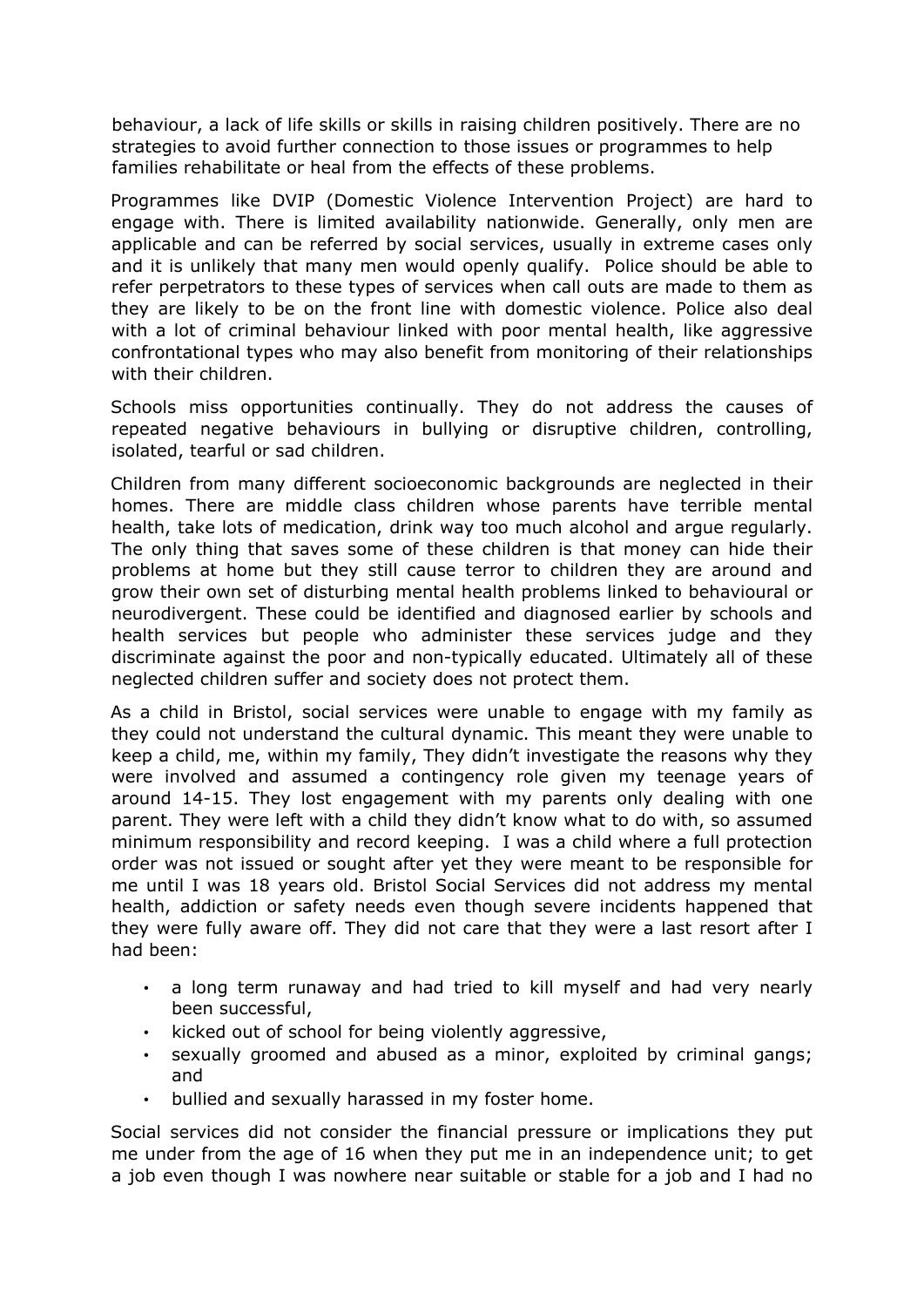support. I could not comply and I became too much to handle which resulted in me being kicked out from the unit with nowhere to go apart from a secure unit.

A social worker who I barely saw "saved" me and put me in a women's hostel, which was half a safe house and half a bail hostel. I was the youngest member living with some very troubled women, many were domestic abuse survivors in hiding, drug addicts or jail leavers. These women became my role models and teachers, you can only imagine what that did for me, my drug addictions, my vulnerabilities and my personal safety. However it was the only alternative to a secure unit.

Regardless of how my life was enfolding, I had still never been in trouble with the police and I was generally an innocent child who just needed love and care. And yet I was experiencing ostracization from society by trying to remove myself from a damaging family environment. What is also becoming apparent is that I was probably a neurodivergent child whose symptoms were missed and I'm only understanding and investigating these avenues at this late stage in my life which has resulted in a lot of pain and lost opportunity.

Today, my children are also increasingly left in a vulnerable position, Although services have been employed at an earlier stage due to pressures being more pronounced, society still does not recognise that being together as a whole family and in adequate housing are key parts of life. We have somehow become more deprived in the efforts to enhance and further our society and have ignored the pressures or limitations a modern family or individual can be under. We are beginning to implement the same social ills of a Dickensian society. It has still not been understood, acknowledged or fought for, that my children and I need a safe and secure home to live in to reduce our vulnerabilities in society. By having an adequate home we could have an equal chance to thrive in society. In addition mental health support will always be required to keep us safe and independent.

3. How should central Government coordinate public services to support vulnerable children to recover from the effects of the COVID-19 pandemic?

My children lost pace with all of their academic achievements and progress during lockdown.

Focussed support is required for them to catch up either via tutorship or with more staff in schools during lessons to emulate the time given in one to one sessions. Teachers need to be certain children have understood and can demonstrate the curriculum. My children are capable but a lack of attention and devoted care in school will guarantee they never catch up due to large classroom numbers. This kind of remedial action could ensure that no extra pressure is put on the children to learn or take excessive amounts of anyone's time.

As my children are classed as homeless and therefore live in temporary hostel accommodation, during lockdown they were stuck in a one bedroom flat. They lost a lot of their physical strength and development, they become tired and disengaged very easily. Sports and activities are integral to counteract this and put their health at the forefront. As a result of lockdown they also missed out on their developmental milestones and social skills by not interacting with their peers. They are desperately in need of lots of safe outdoor play space to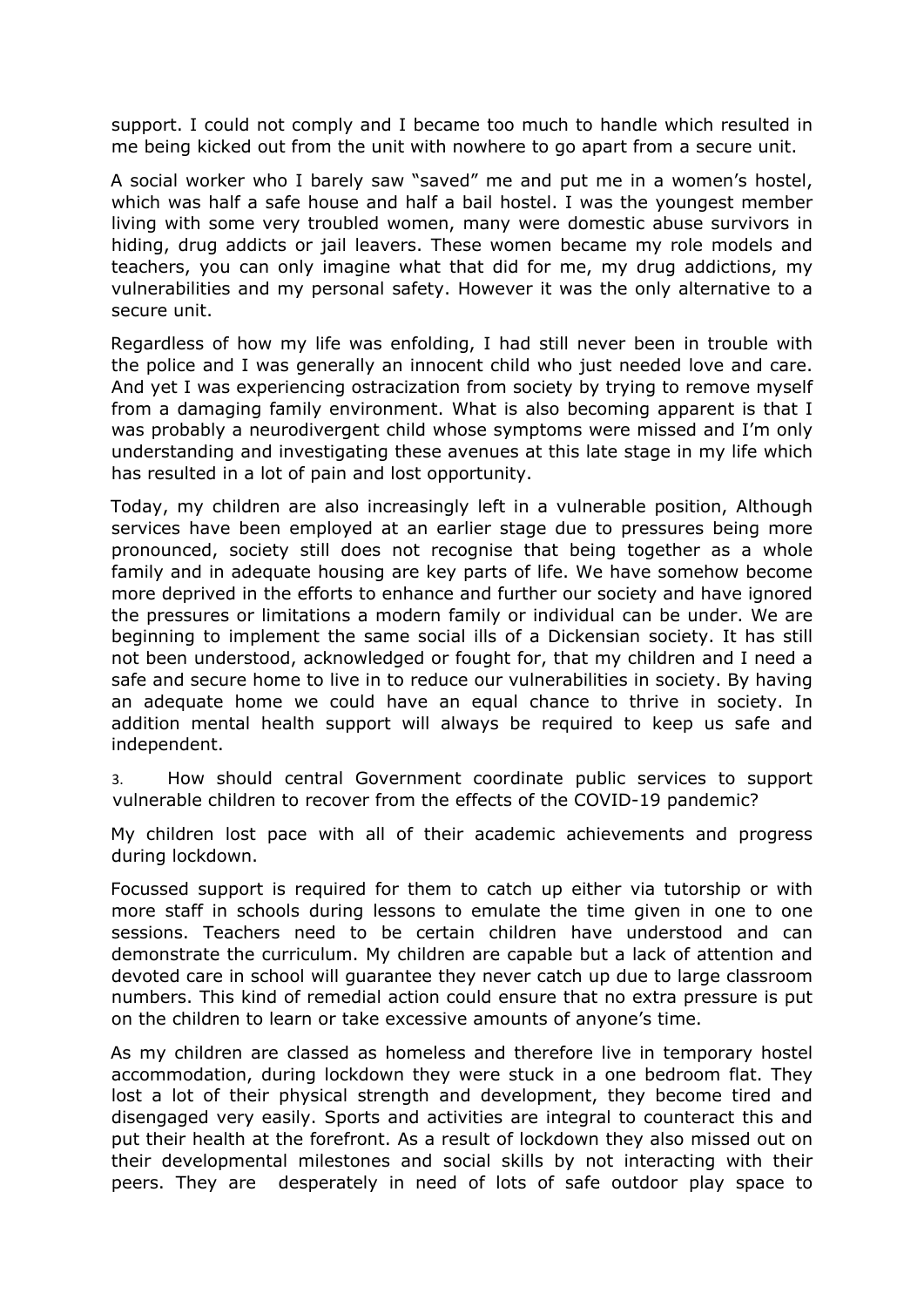support this, their mental health and wellbeing. I could actually see my children regress during the lockdowns which was beyond my physical control and are more reasons why having them do labour intensive learning is damaging to their stress levels.

4. How well does central Government coordinate the activities of the various Government departments working with vulnerable children, parents, guardians and families?

The most severely affected children and families are the ones stuck in poverty and are homeless. Social support systems instigated by government are not currently stopping these two factors.

From poverty, you incur ill health, poor education, desperation and crime.

With homelessness you perpetuate all of this and create an instability which within, it thrives.

From my experience, integrated health, children services and police are unable to support families or provide safe havens for families and stop instability.

Local government are not putting homes for low income households at the forefront of their agendas and are missing out on providing the most basic form of human rights in place, the right to secure housing.

There is also a lack of spending and investing in youth and families for our communities to prosper, this is detrimental to our society.

5. How should central Government work with public service providers to integrate public services to meet the needs of vulnerable children, parents, guardians and families?

A focus on housing, education, mental health awareness and wellbeing should be at the forefront for affected peoples. Once you are aware of what a community is missing you can tackle the inequalities and answer to their needs.

If affected communities are struggling with domestic violence, addictions, low income employment/unemployment, debts etc., then housing/education inequality and mental health are behind it.

Women are also disproportionately affected by these factors and are vulnerable. As the predominant sole caregivers to children, it increases their vulnerability by the very nature of these circumstances.

You can never stop vulnerable children being born but you can enable the caregivers to provide the best possible outcome.

6. Do vulnerable children, parents, guardians and families receive sufficient support from early intervention and preventative services? If not, how might such support be improved? Can early intervention and prevention deliver more efficient and effective public services?

No. There are hardly any preventative services that I have experienced. Early intervention has the same role and responsibilities as full social service care, yet less obligation to commit or to provide in supporting families or vulnerable children.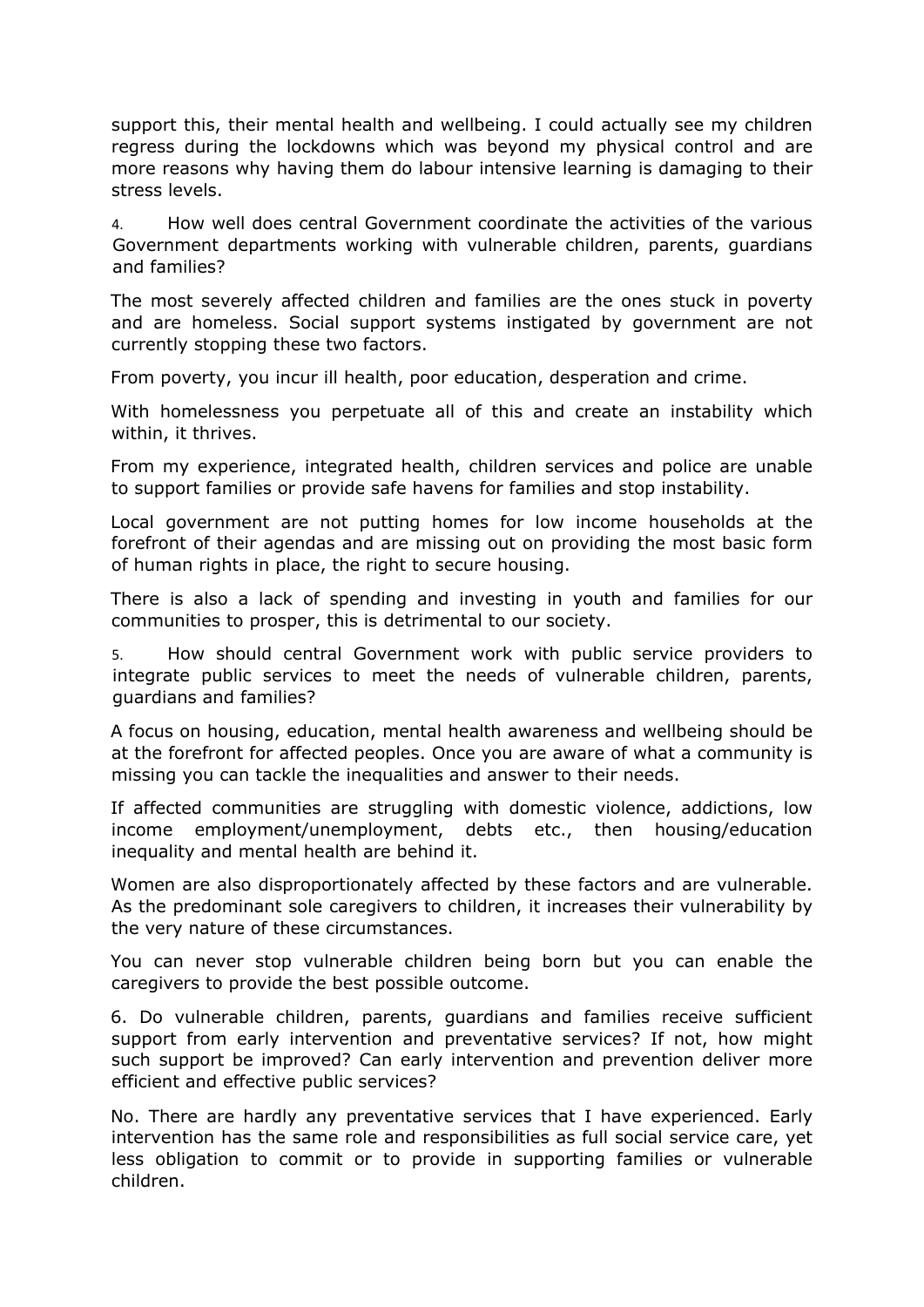Parenting classes offered by my local children's centre were one of the key things that helped support me in providing the best for my children. It helped me to know what was better for them and their development and it helped close the gaps of social inequality between different socioeconomic cultures. It gave me a way to unlearn the negative ways of resolving issues and challenges that can be associated with raising children.

Sadly due to being a low income family, my children's father had strict work commitments to ensure our survival, which meant he could not attend as they were not readily available for all. This lead to him not understanding or learning the same skills and their importance. As a result he could not invest into our children or family in the same way which lead to a lot of stress and contributed to family breakdown.

We were a high risk family for child vulnerability when our first child was born. Services were unable to support our family with adequate housing, mental health care and parental skills.

I was the main figure who was already known to public services and I highlighted the potential for child vulnerability due to wanting to protect our child and family. Public services quickly became the enemy, not the help I hoped for. My care was not coordinated between boroughs and as a result I lost of all of my social support. I had to reapply for everything again, losing a lot in the process due to different borough restrictions, my medical care and social support did not follow me and in doing so it put an inexcusable amount of stress on a vulnerable pregnant woman and a man who was never known to services and a world he was unaware of.

I requested help from adult social services to support me through this challenging period and to ensure I had the right social and mental health support in place. However instead children's social services superseded this and they planned to take our child away before he was even born. They were unable to address my needs and I was put in peril being made to jump through hoops I was unable to jump through at the same time as removing my care. They made it all about the baby, making me even weaker inferring I was unable to provide for him in the long term and defeating the object of my request for help to protect him and keep him in a stable family. We would have been willing to take on extra preventative measures for our son but social services wanted to sacrifice my care for a child who wasn't born yet with an unknown impact. This was a strange and stupid decision, it incurred more cost and time from public services, legal services and legal aid.

7. At the local level, where does responsibility rest for addressing cross-cutting issues that affect children's vulnerability, such as parental mental health, addiction and domestic abuse issues? How are those who are responsible for such issues held to account, and how might such accountability be improved?

I cannot answer this wholly, as local government blame central government for a lot of their failings, however I do feel that community could be a great ally. If we could foster and invest in truly integrated communities, we could have great "villages" to raise our children in and keep our families safe.